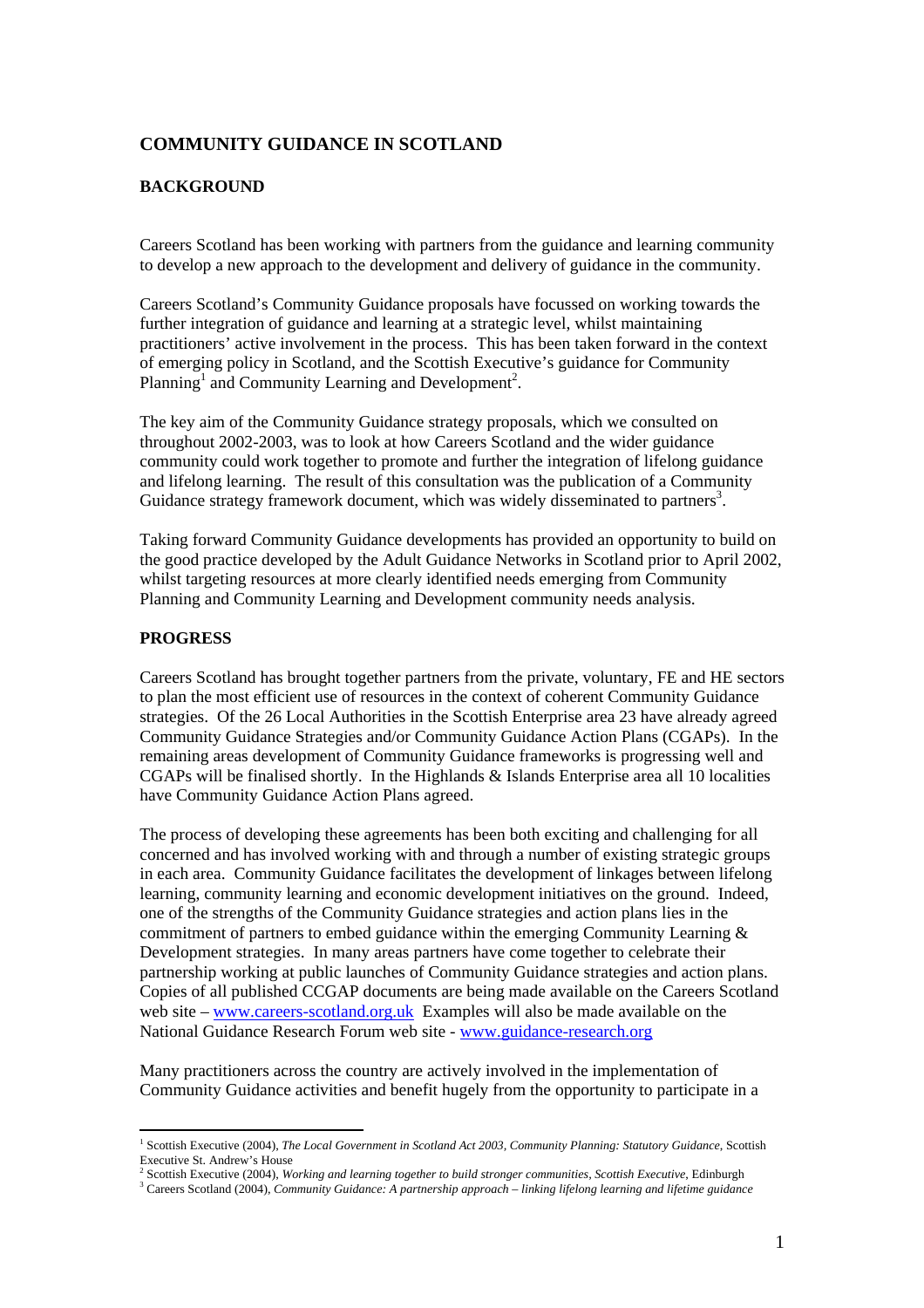range of multi-agency initiatives in their area. Community Guidance successfully encourages joint working between agencies, thereby ensuring that there is continuity and coherence in guidance provision, which is targeted at meeting the identified needs of local communities.

An initial review of CGAPs identified the following common themes:

- i. Strategic development of Community Guidance in context of Community Planning and Community Learning & Development
- ii. Capacity building for individuals, organisations and communities
- iii. Joint staff development and training to support capacity building
- iv. Developing provision to meet the needs of specific target groups
- v. Further development of collaborative working between organisations
- vi. Improving access to guidance services (including collaborative marketing and promotion)
- vii. Improving communication and information sharing between partner organisations
- viii. Improving/developing inter-agency referral processes
- ix. Developing/maintaining networks of community guidance and learning providers
- x. Evaluating/monitoring the impact of Community Guidance

#### **LINKS TO NATIONAL POLICY DEVELOPMENTS**

The successful implementation of Community Guidance developments will help to demonstrate the role and value of guidance in supporting the development and implementation of public policy – for example, contributing to the Scottish Executive's priorities for Community Planning<sup>4</sup>; to the economic development agenda outlined in A Smart Successful Scotland<sup>5</sup>; to the Scottish lifelong learning strategy, Life Through Learning: Learning Through Life<sup>6</sup>; and to community development priorities outlined in Working and Learning Together to Build Stronger Communities.

At UK level, the Guidance Council are currently managing a national consultation on the potential for establishing a National Guidance Policy Forum in the UK. This process highlights the need for more joint planning and development of guidance services, at both national and local level. A NGPF would help to reinforce the embryonic Community Guidance developments, as policy makers begin to better understand the significant impact that lifetime guidance has on the success of a raft of Scottish Executive policy priorities. To support the Guidance Council NGPF project, Careers Scotland will organise a number of consultation events. The organisation of these events will be co-ordinated through local Community Guidance partnerships – this is an opportunity for practitioners in Scotland to make their voices heard. These events are scheduled to take place during July and August 2005.

Having a coherent voice and clear leadership for the guidance sector is important. In Scotland we all have an opportunity to ensure that a shared vision for the future of guidance is achieved: in part this can be progressed through the further development of Community Guidance.

### **CAREERS SCOTLAND**

 $\overline{a}$ 

As a national organisation Careers Scotland contributes in many ways to the delivery of guidance in the community. As an all-age provider of career planning services we work to meet the needs of a large and diverse population. Services are delivered through a network of

<sup>4</sup> Scottish Executive (2004), *The Local Government in Scotland Act 2003, Community Planning: Statutory Guidance*, Scottish

Executive St. Andrew's House<br><sup>5</sup> Scottish Executive (2001). *A Smart Successful Scotland: Ambitions for the Enterprise Networks*, Edinburgh: Stationery Office<br><sup>6</sup> Secttish Executive (2003), *Life Through Learning: Learning* Scottish Executive (2003), *Life Through Learning: Learning Through Life,* Edinburgh Stationery Office